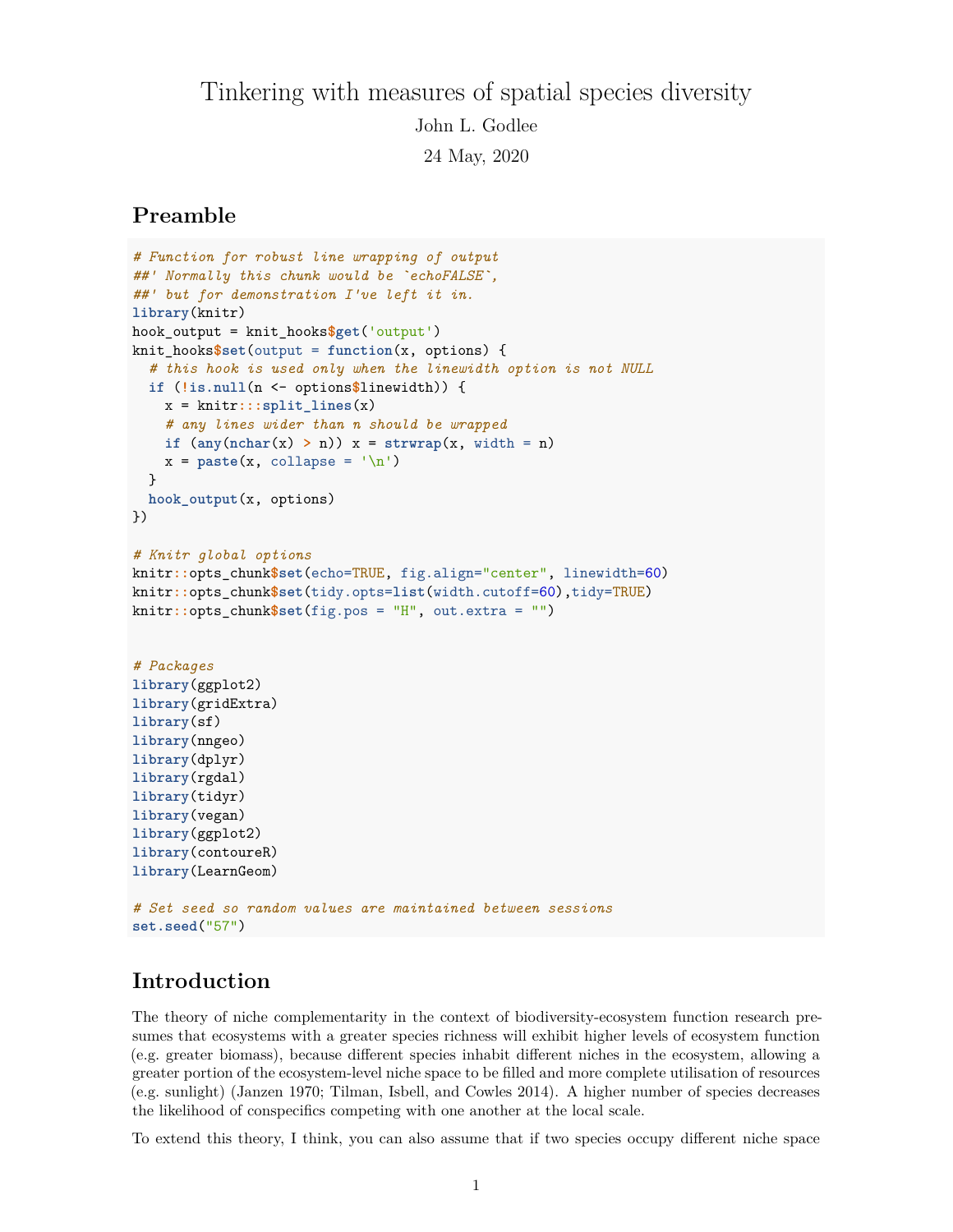to allow niche complementarity, two individuals from those species will compete with each other less than two individuals from the same species, which inhabit the same niche space. It could therefore be assumed that within an ecosystem with a greater species diversity, all else being equal, there will be less interspecific competition than an ecosystem with few species.

Competition between individuals however, occurs over small spatial scales. An adult tree, for example, will compete for light with the individual adjacent to it, but will not compete for light with a tree 50 m away, as their crowns are unlikely to overlap. Imagine a model of two plots in a forestry plantation, each containing five tree species with 20 individuals each (Figure @ref(fig:plots)). In Plot A, individuals of the five species are distributed randomly within the plot, while in Plot B the five species are distributed in monospecific bands.

```
# Create fake data
## Plot A
trees_a <- data.frame(sp = rep(c("A", "B", "C", "D", "E"), times = 20),
    x = round(runit(100, min = 0, max = 100), 1), y = round(runit(100, min = 0, max = 100)),min = 0, max = 100, 1)## Reference tree Plot A
ref a \leq trees a[45, ]
## Plot B
trees_b <- data.frame(sp = rep(c("A", "B", "C", "D", "E"), each = 20),
    x = \text{rep}(\text{seq}(\text{from} = 0, \text{to} = 99, \text{by} = 10), \text{times} = 10) + 5,y = rep(seq(from = 0, to = 99, by = 10), each = 10) + 5)
## Reference tree Plot B
ref_b \leftarrow trees_b[45, ]# Create plot diagrams
plot a \leq gggplot() + geom point(data = ref a, a e s(x = x, y = y),
    colour = "black", size = 5) + coord_equal() + geom_point(data = trees_a,
    \text{aes}(x = x, y = y, \text{fill} = \text{sp}), \text{colour} = \text{"black"}, \text{shape} = 21) +
    ggtitle("Plot A") + lims(x = c(0, 100), y = c(0, 100)) +
    theme(legend.position = "none")
plot_b <- ggplot() + geom\_point(data = ref_b, aes(x = x, y = y),
    colour = "black", size = 5) + geom_point(data = trees_b,
    \text{aes}(x = x, y = y, \text{fill} = \text{sp}), \text{colour} = \text{"black"}, \text{shape} = 21) +
    coord_equal() + ggtitle("Plot B") + lims(x = c(0, 100), y = c(0,
    100)) + theme(legend.position = "none")
grid.arrange(plot_a, plot_b, ncol = 2)
```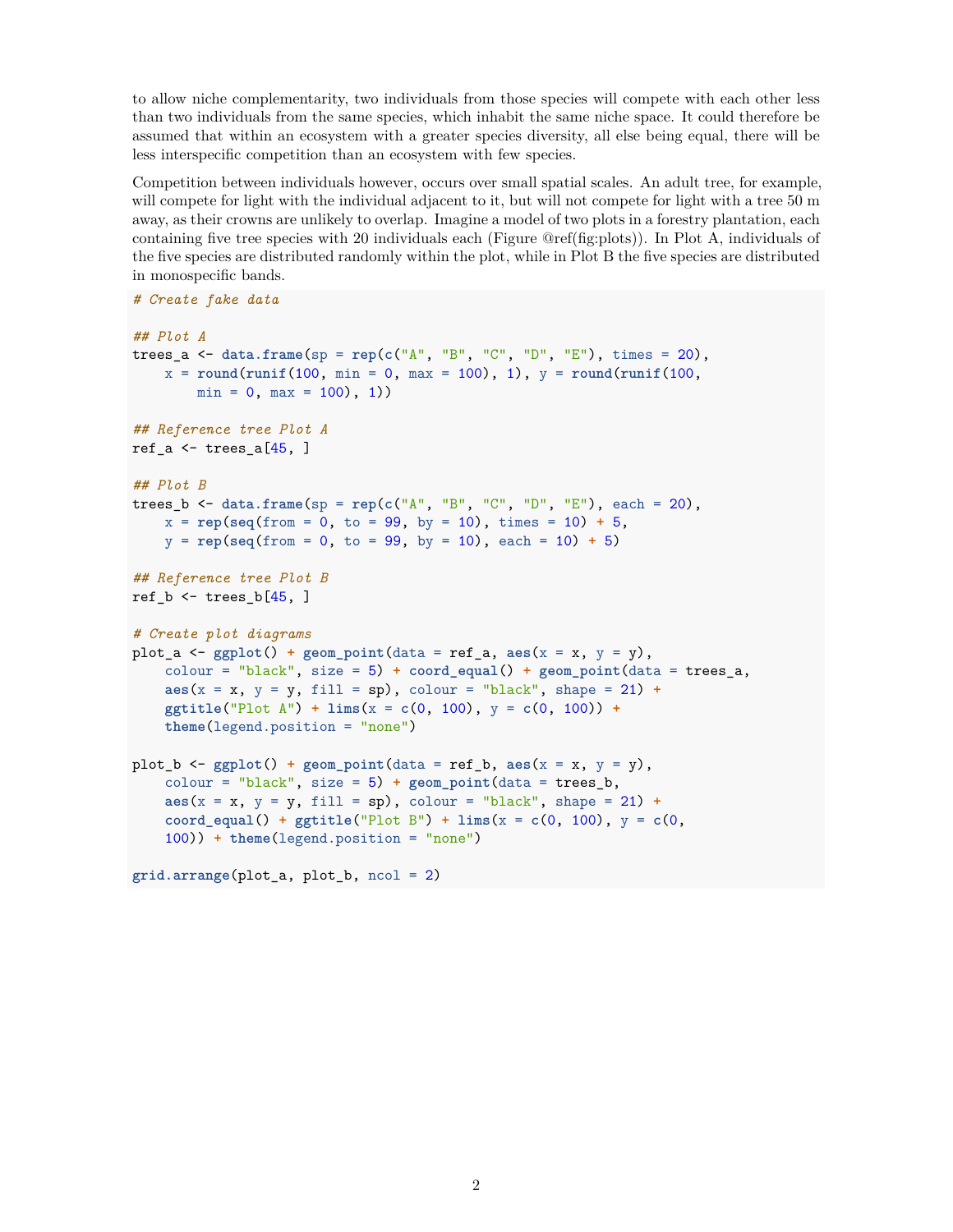

Figure 1: Schematic diagrams of trees in plots.

Consider the reference trees marked in each plot as large black circles. It is likely that in Plot A, the reference tree will have fewer neighbours of the same species than Plot B, but let's check:

```
# Convert to sf objects
trees_a_sf <- st_as_sf(trees_a, coords = c("x", "y"))
trees_b_sf <- st_as_sf(trees_b, coords = c("x", "y"))
ref_a_s f \leftarrow st_a s f (ref_a, \text{const} = c("x", "y"))ref_b_sf \leq st_as_sf(ref_b, coords = c("x", "y"))
# Calculate 10 nearest neighbours to reference
ref_a_nn <- unlist(st_nn(ref_a_sf, trees_a_sf, k = 11, progress = FALSE))
ref_b_nn <- unlist(st_nn(ref_b_sf, trees_b_sf, k = 11, progress = FALSE))
# How many neighbours are conspecific with reference tree?
conspec_a <- sum(trees_a[ref_a_nn[-1], ]$sp == ref_a$sp)
conspec_b <- sum(trees_b[ref_b_nn[-1], ]$sp == ref_b$sp)
# Create plot diagrams
plot_a_nn <- ggplot() + geom-point(data = ref_a, aes(x = x, y = y),colour = "black", size = 5) + geom_point(data = trees_a,
    \text{aes}(x = x, y = y, \text{fill} = \text{sp}), shape = 21, colour = "black") +
    geom\_point(data = trees_a[ref_a(nn[-1], ], ], aes(x = x, y = y,fill = sp, colour = "black", shape = 22, size = 3) +coord_equal() + ggtitle("Plot A") + lims(x = c(0, 100), y = c(0,
    100)) + theme(legend.position = "none")
plot_b_nn <- gpplot() + geom\_point(data = ref_b, aes(x = x, y = y),colour = "black", size = 5) + geom_point(data = trees_b,
    \text{aes}(x = x, y = y, \text{fill} = \text{sp}), shape = 21, colour = "black") +
    geom\_point(data = trees_b[ref_b_nn[-1], ], aes(x = x, y = y,fill = sp), colour = "black", shape = 22, size = 3) +
    coord_equal() + ggtitle("Plot B") + lims(x = c(0, 100), y = c(0,
    100)) + theme(legend.position = "none")
```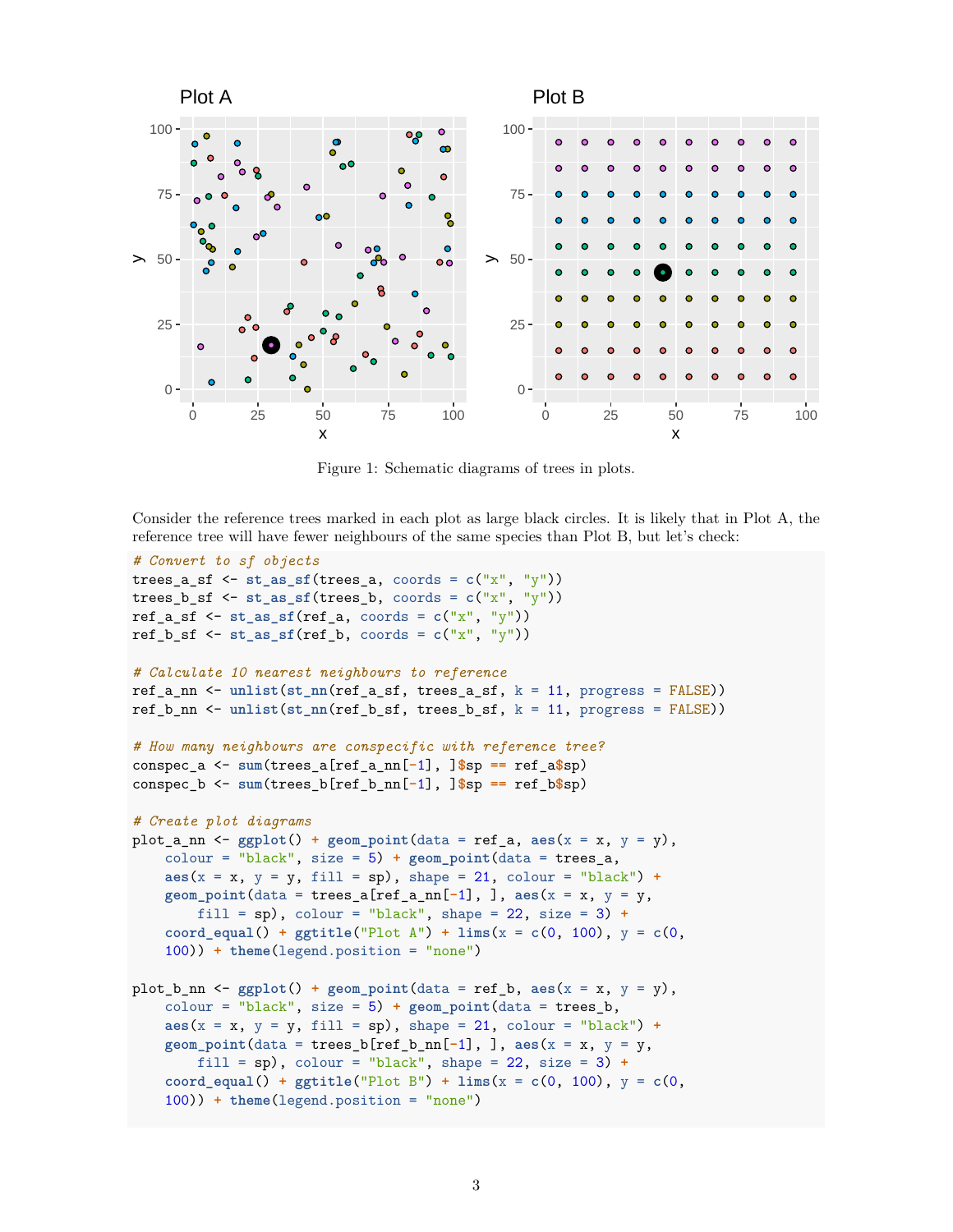



Figure 2: Schematic diagrams showing the 10 nearest neighbours of the reference tree as squares shaded according to species

In Plot A, of the ten nearest neighbours to the reference tree, 0 are the same species as the reference tree. In Plot B however, 6 are conspecifics (Figure @ref(fig:neighbours)). Following the idea that competition is higher between conspecifics due to them occupying the same niche space, ecosystem function may be lower in Plot B than Plot A, despite the two plots having the same species richness.

This conjecture then raises the question of whether species richness alone is enough to predict ecosystem function. Would a spatially explicit estimate of species diversity better represent the true diversity experienced by individuals within a particular ecosystem?

# **Spatial species distribution**

Wiegand et al. (2007) suggest measuring the number of species in the "average neighbourhood" of a chosen focal species as a measure of the "local dominance" of that species. They report  $1 - M$ , where *M* is the local dominance of the species, to give a diversity index rather than a dominance index. This measurement is known as the "spatial mingling index". The mean of spatial mingling index values for each species in a plot can be used to compare the plot-level spatial mingling of plots.

Hui et al. (2011) present a straightforward equation for the spatial mingling index per individual *M<sup>i</sup>* , which they say was first described by Gadow (1993):

$$
M_i = \frac{1}{k} \sum_{j=1}^{k} v_{ij}
$$

Where  $v_{ij} = 1$  if the *j*th neighbour is not the same species as the *i*th reference tree, *k* is the number of nearest neighbours considered, most commonly  $k = 4$ .

In the basic spatial mingling index however, the number of different tree species in the structural unit is not taken into account. One can therefore multiply  $M_i$  by  $\frac{S_i}{n_{max}}$  where  $S_i$  is the number of tree species in the neighbourhood of the reference tree and *nmax* is the maximum number of species in the structural unit (plot). This revised index is often reported as *MS<sup>i</sup>* . Rare species will produce higher values of *MS<sup>i</sup>* .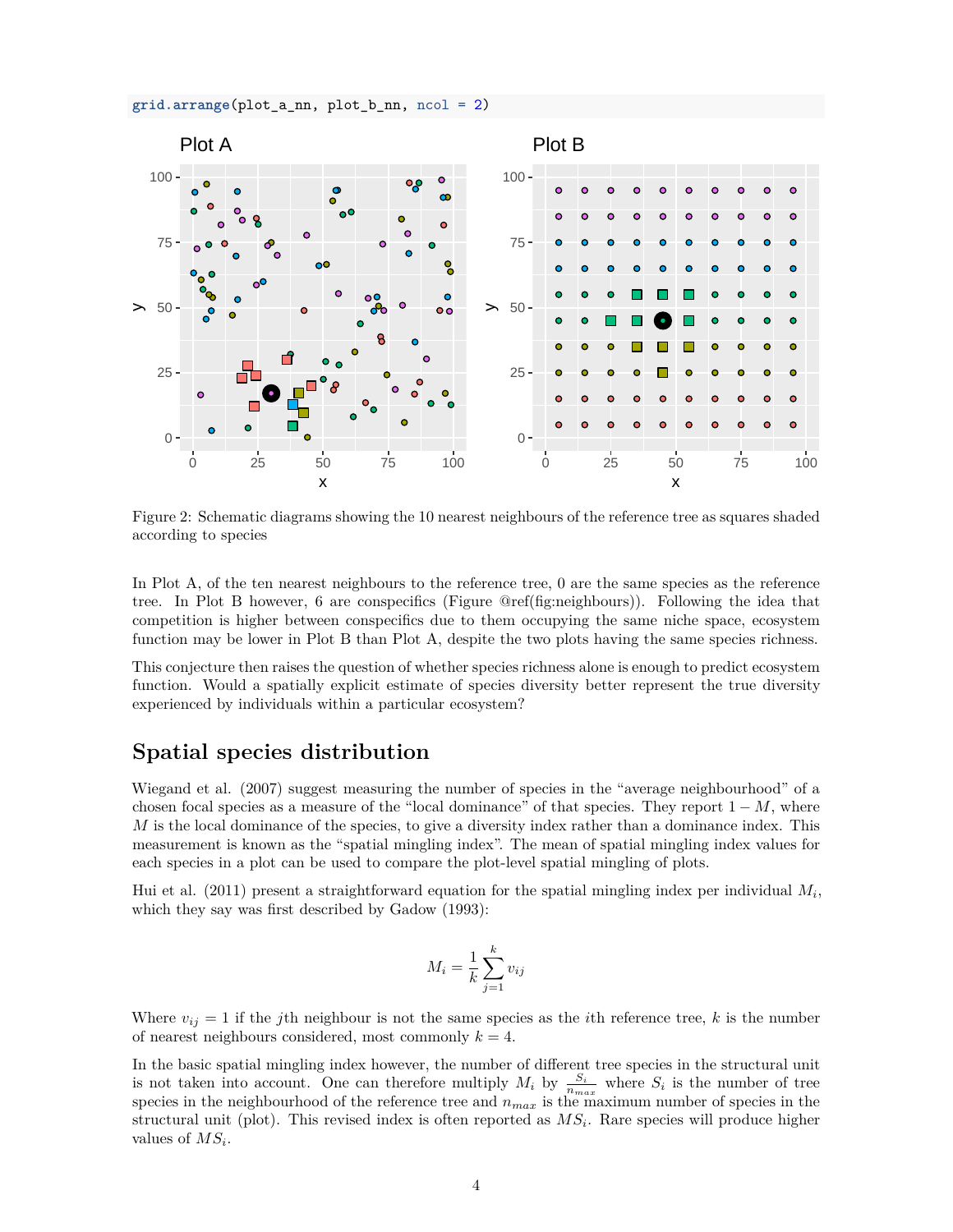The plot-level value of  $\overline{MS}$  can be calculated as:

$$
\overline{MS} = \frac{1}{(k+1)N} \sum_{i=1} N(M_i S_i)
$$

Where *N* is the total number of reference trees in the community and *k* is the number of neighbours considered per reference tree.

The spatial status of the average species is given by the same formula, except *N* is replaced by  $N_{sp}$ , the number of tree species in the plot.

#### **Calculate spatial mingling in R**

Import some data to play with:

```
trees <- read.csv("data/trees.csv", stringsAsFactors = FALSE)
```
**str**(trees)

```
## 'data.frame': 22041 obs. of 5 variables:
## $ plotcode: chr "TKW-001" "TKW-001" "TKW-001" "TKW-001"
...
## $ gen_sp : chr "Margaritaria indet" "Diplorhynchus
condylocarpon" "Combretum apiculatum" "Combretum
apiculatum" ...
## $ dbh_cm : num 28.6 18.1 45 21.8 86.2 ...
## $ x : num 1 7.1 44.8 47.9 46.9 ...
## $ y : num 0.8 30.6 12.1 13.2 29.9 ...
```
This dataset consists of 52 plots one hectare plots, each with the location of all living trees >5 cm DBH noted on a cartesian x,y grid system. Each tree also has the main stem DBH and species.

First find the four nearest neighbours of each tree. Do this by converting each plot to a SpatialPointsDataFrame object, then to an sf object, then using nngeo::st\_nn() to calculate nearest neighbours:

This creates a nested list, structured in the following way, with plot lists (e.g. ABG-001) which contain two lists each, the first containing the nearest neighbour row indexes of each tree (nn) and the second containing the distances of each nearest neighbour per tree (dist):

```
nn_list
 ABG-001 - list| nn - list
| | [[1]] - integer [1:5]
| | [[2]] - integer [1:5]
| | [[3]] - integer [1:5]
| | [[4]] - integer [1:5]
| | [[5]] - integer [1:5]
| \ \ || | [[541]] - integer [1:5]
| dist - list
| [[1]] - numeric [1:5]
| [[2]] - numeric [1:5]
| [[3]] - numeric [1:5]
| [[4]] - numeric [1:5]
| [[5]] - numeric [1:5]
\| ...
| [[541]] - numeric [1:5]
 ABG-002 - list| nn - list
```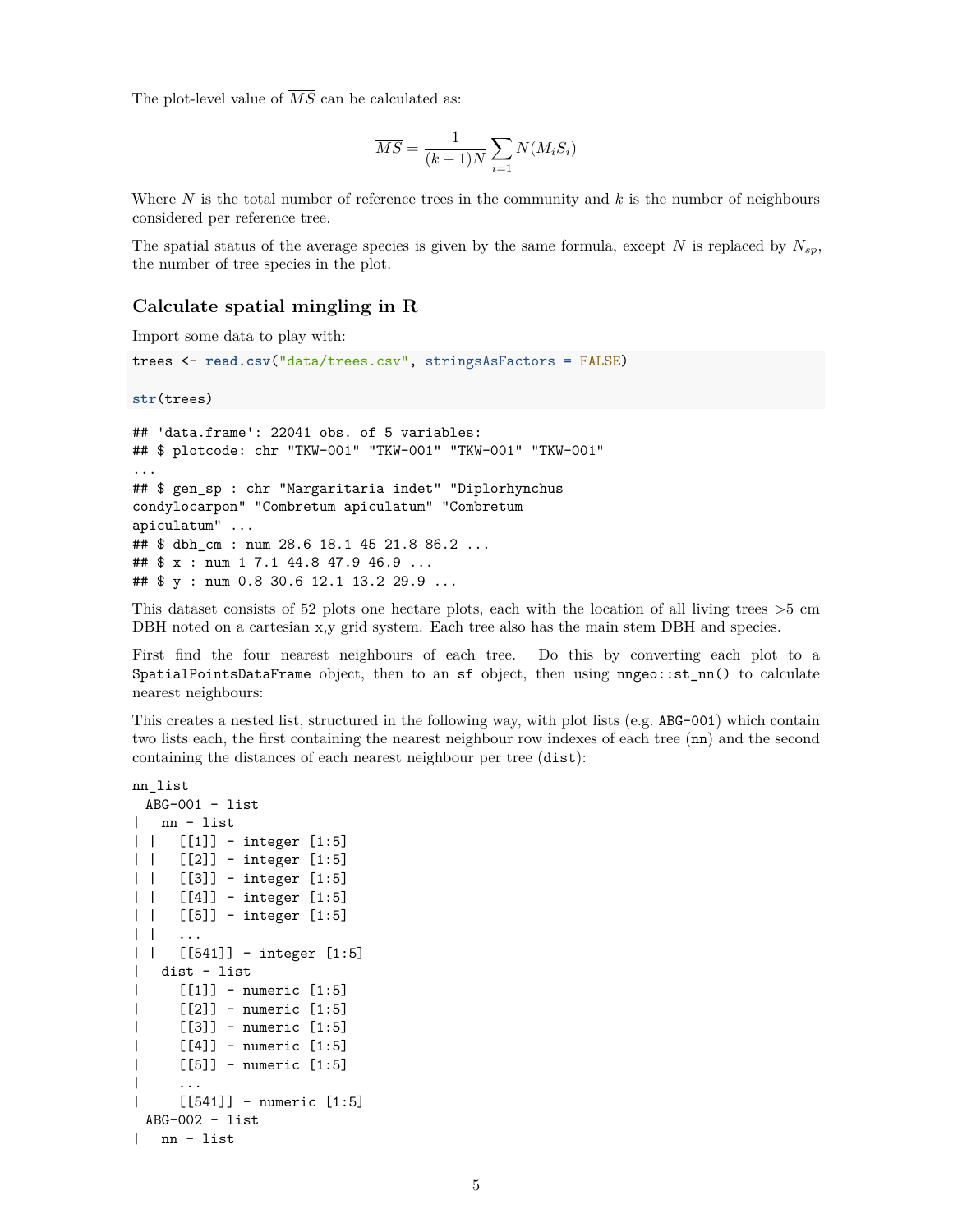```
| | ...
| dist - list
\| ...
 TKW-011 - list...
```
Then calculate the spatial mingling index. This code is incredibly messy, basically just a bunch of sapply() statements to drill down into the nested list and check whether the species of the reference tree is the same as the species of each neighbour tree:

```
mi_vec <- sapply(seq_along(nn_list), function(x) {
    # For each plot (1:52) For each tree For each neighbour
    1/4 * mean(sapply(seq_along(nn_list[[x]][[1]]), function(y) {
        sum(sapply(seq_along(nn_list[[x]][[1]][[y]])[-1], function(z) {
            sf_list[[x]]$gen_sp[nn_list[[x]][[1]][[y]][[1]]] !=
                sf_list[[x]]$gen_sp[nn_list[[x]][[1]][[y]][[z]]]
            # which neighbours are not the same species
        }))
    }))
})
```
Finally, this vector of plot-level spatial mingling index values can be put into a dataframe with their respective plotnames, ready for further analysis:

div\_df <- **data.frame**(plotcode = **names**(nn\_list), mi = mi\_vec)

Compare the spatial mingling index with a non-spatially explicit Shannon diversity index to see how the two are related:

```
# Define a function to create abundance matrices
tree_ab <- function(data, id, sp) {
    id <- enquo(id)
    sp <- enquo(sp)
    tree_ab_mat <- data %>% filter(!is.na(!!sp)) %>% group_by(!!id,
        !!sp, .drop = FALSE) %>% tally() %>% spread(as_label(sp),
        n, fill = 0) %>% ungroup() %>% rename(plotcode = !!names(.[1]))
    return(tree_ab_mat)
}
# Create abundance matrices
ab_mat <- tree_ab(trees, id = plotcode, sp = gen_sp)
# Use vegan::diversity() to calculate Shannon index
div_df$shannon <- diversity(ab_mat[, -1])
# Comparison of shannon with mi
ggplot(div_df, aes(x = shannon, y = mi)) + geom_point() + geom_smooth(method = "lm",
    formula = "y \sim x")
```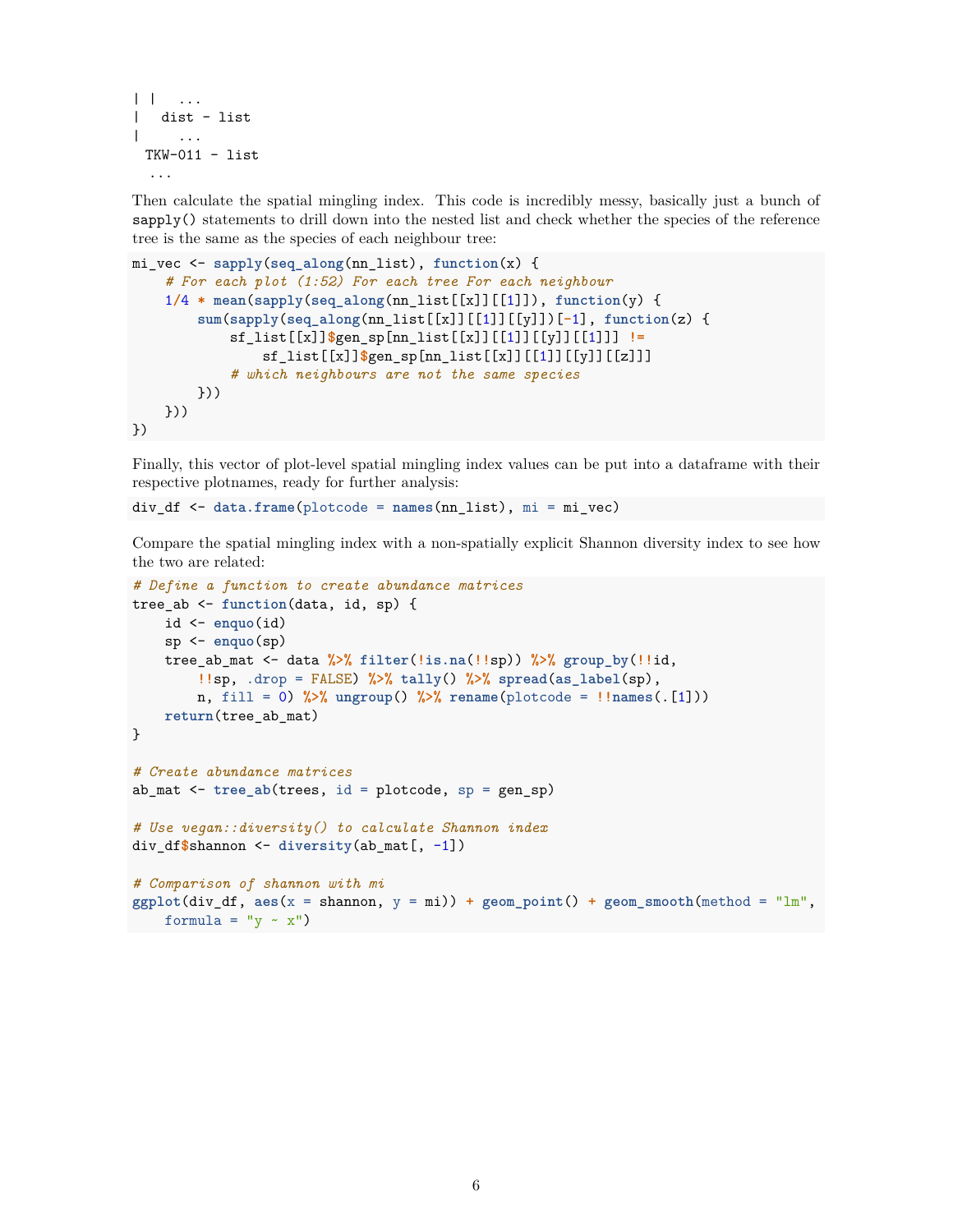

Figure 3: Comparison of Spatial Mingling Index and Shannon index

As the Shannon index increases so does spatial mingling, in a linear fashion, because with more species it's more likely that a neighbour will be a different species, as expected.

# **Spatial regularity of trees**

von Gadow and Hui (2001) introduces a new index which relates to the spatial regularity of trees in a forest ecosystem. If individuals are distributed evenly throughout the plot, there will be less competition among them than if individuals are clustered together. The name of this spatial regularity index is the "Winkelmass".

The tree-level Winkelmass varies between zero and one. Where zero indicates that trees in the vicinity of the reference tree are positioned in an entirely regular manner. The Winkelmass is calculated as the fraction of the angles  $\alpha_j$  which are smaller than the "standard angle"  $\alpha_0$ .  $\alpha_j$  angles are the angles between the immediate neighbours of the *n* neighbour trees of the reference tree. An immediate neighbour is the next tree following a clockwise direction around the reference tree. The angle measurement is always measured as the smalled angle, so if the angle between two immediate neighbours is >180<sup>°</sup>, the angle is taken in the opposite direction, therefore  $\alpha_j$  is always <180<sup>°</sup>.

$$
W_i = \frac{1}{k} \sum_{j=1}^{4} v_j
$$

Where  $v_i = 1$  if  $\alpha_i$  is greater than  $\alpha_0$ . In the case of a 4-tree sample ( $k=4$ ) the standard angle  $\alpha_0$ would be  $360/4=90^\circ$ .

von Gadow (1998) describes the "Uniform Angle Index", which as far as I can tell is measured and calculated identically to the Winkelmass.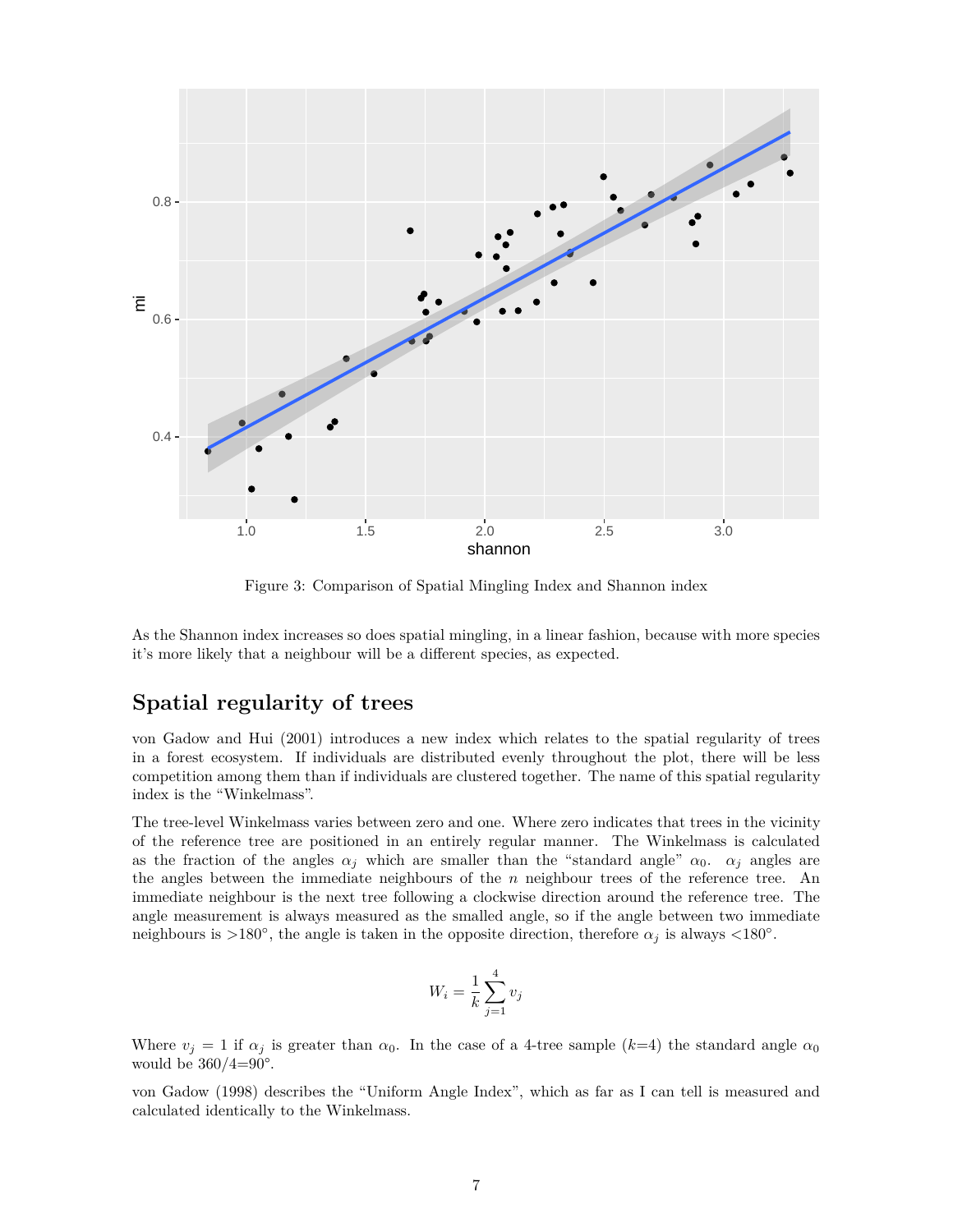As with the Spatial Mingling Index, the Winkelmass can be calculated per plot, and per species within a plot, depending on the application.

#### **Calculate the Winkelmass in R**

Next we can estimate the Winkelmass, using a similar approach, with a nested list describing neighbour relationships between trees.

```
wm_list <- lapply(seq_along(nn_list), function(x) {
    # For each plot (1:52) For each tree create a matrix
    lapply(seq_along(nn_list[[x]][[1]]), function(y) {
        mat <- cbind(sf_list[[x]][nn_list[[x]][[1]][[y]], ]$x,
            sf_list[[x]][nn_list[[x]][[1]][[y]], ]$y)
        centre <- mat[1, ] # Centre location
        neighb <- mat[-1, ] # Neighbours
        neighb_order <- neighb[orderPoints(neighb[, 1], neighb[,
            2], xm = centre[1], xy = centre[2], clockwise = TRUE),
            ] # Neighbours ordered clockwise
        sapply(seq_along(neighb_order[, 1]), function(z) {
            # For each neighbour, find angle to next neighbour
            unname(Angle(neighb_order[z, ], centre, neighb_order[ifelse(z +
                1 == 5, 1, z + 1), \rangle})
    })
})
div_df$wm <- sum_list <- sapply(wm_list, function(x) {
    mean(sapply(x, function(y) {
        sum(ifelse(y < 90, TRUE, FALSE), na.rm = TRUE)
    }), na.rm = TRUE)
})
```
Then compare the Winkelmass with both the Shannon Index and the Spatial Mingling Index:

```
div_df_g <- gather(div_df, key = "index", value = "value", -wm,
    -plotcode)
```

```
ggplot(div_df_g, aes(x = wm, y = value)) + geom-point() + geom\_smooth(method = "lm",formula = "y \sim x") + facet_wrap(\text{index}, \text{ scales} = "free")
```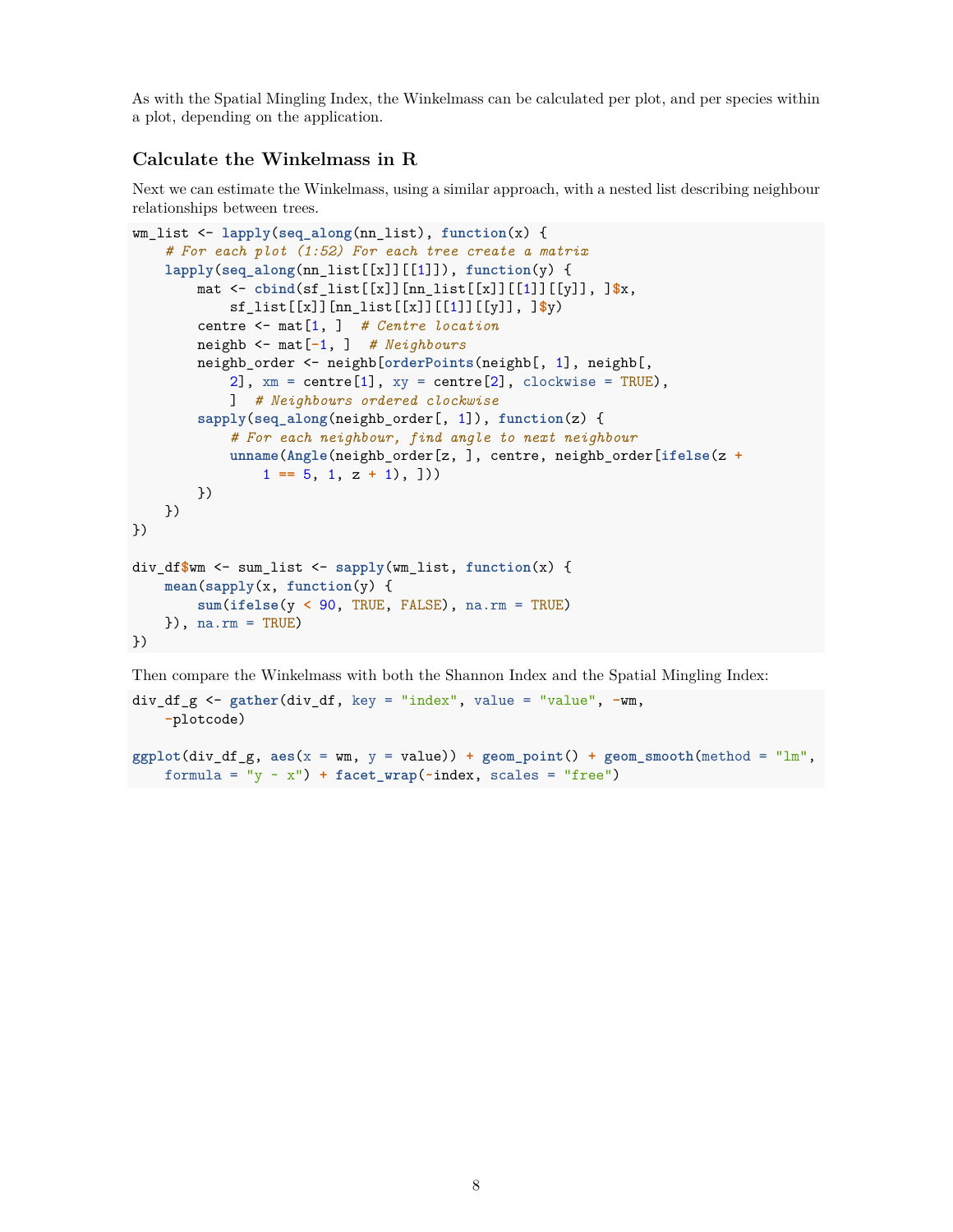

Figure 4: Comparison of the Winkelmass with Shannon index and Spatial Mingling Index

The Winkelmass appears to be very uncorrelated with both the Shannon index and Spatial Mingling Index. Possibly Winkelmass would be a good addition to a model predicting productivity in a woodland plot.

# **Things to think about**

All the analysis above used 1 ha square plots. How do estimates change with plots of different shapes? Square plots have a higher perimeter:area ratio than circular plots. How do these edge effects bias the results? Is it possible to account for edge effects by excluding trees found at the edge of the plot as reference trees? How would one set the width of a plot edge exclusion buffer?

# **References**

- Gadow, Klaus. 1993. "Zur Bestandesbeschreibung in Der Forsteinrichtung." *Forst Und Holz* 48 (January): 602–6.
- Hui, G., X. Zhao, Z. Zhonghua, and K. von Gadow. 2011. "Evaluating Tree Species Spatial Diversity Based on Neighbourhood Relationships." *Forest Science* 57 (4): 292–300. [https://doi.org/](https://doi.org/%20http://dx.doi.org/10.1093/forestscience/57.4.292%20) [http://dx.doi.org/10.1093/forestscience/57.4.292.](https://doi.org/%20http://dx.doi.org/10.1093/forestscience/57.4.292%20)
- Janzen, Daniel H. 1970. "Herbivores and the Number of Tree Species in Tropical Forests." *The American Naturalist* 104 (940): 501–28. <https://doi.org/10.1086/282687>.
- Tilman, D., F. Isbell, and J. M. Cowles. 2014. "Biodiversity and Ecosystem Functioning." *Annual Review of Ecology, Evolution, and Systematics* 45: 471–93. [https://doi.org/](https://doi.org/%20http://dx.doi.org/10.1146/annurev-ecolsys-120213-091917%20) [http://dx.doi.org/10.1146/annurev-ecolsys-120213-091917.](https://doi.org/%20http://dx.doi.org/10.1146/annurev-ecolsys-120213-091917%20)
- von Gadow, K. 1998. "The Neighbourhood Pattern-a New Parameter for Describing Forest Structures." *Centralbl Ges Forstwesen* 115: 1–10. [https://ci.nii.ac.jp/naid/10029315806/en/.](https://ci.nii.ac.jp/naid/10029315806/en/)